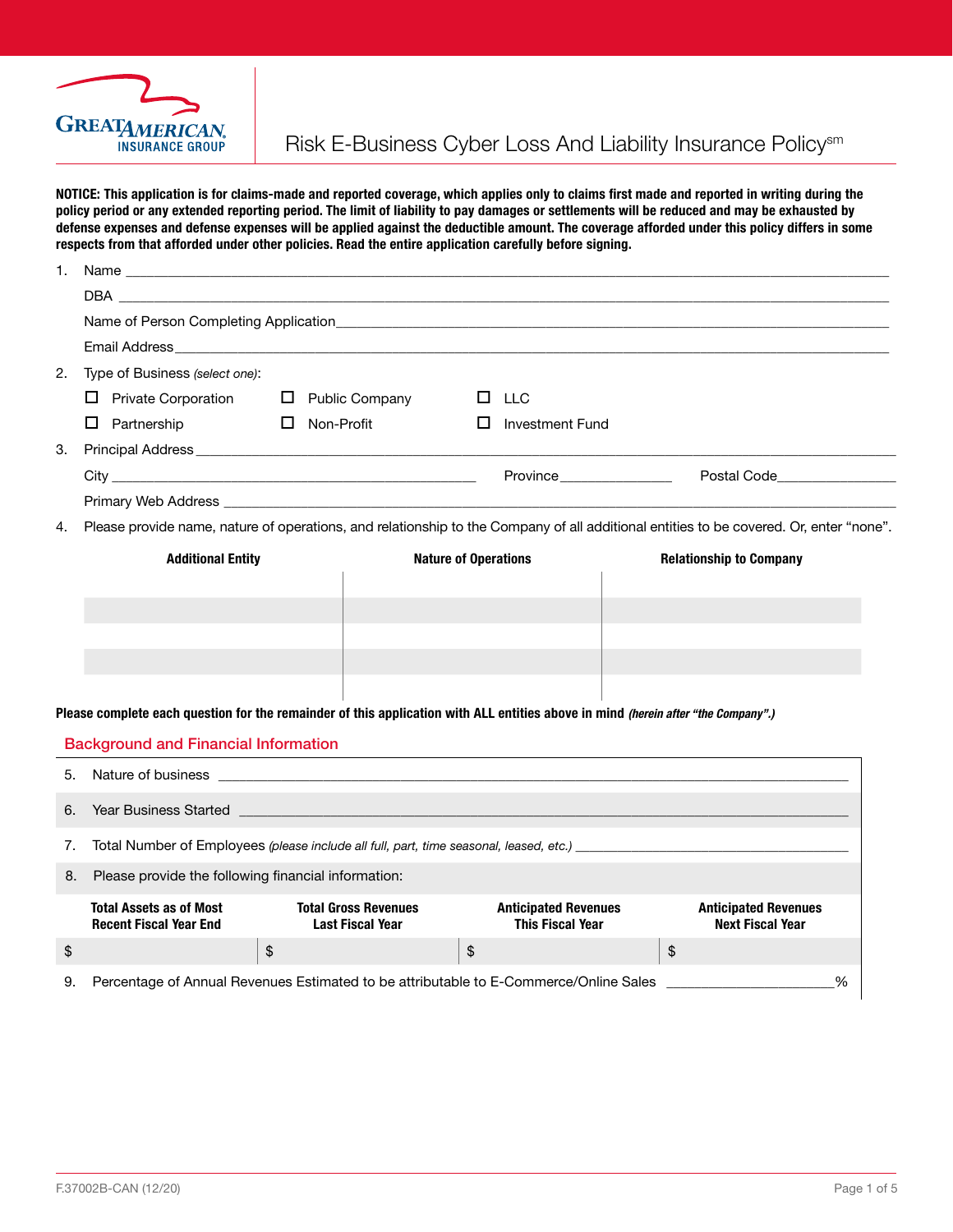| <b>Insurance Information</b>                                                                                                                                                                                                                                                                                                                                                           |                                                                                                                                                                                                                                                                                                |                        | <b>Yes</b>               | No |
|----------------------------------------------------------------------------------------------------------------------------------------------------------------------------------------------------------------------------------------------------------------------------------------------------------------------------------------------------------------------------------------|------------------------------------------------------------------------------------------------------------------------------------------------------------------------------------------------------------------------------------------------------------------------------------------------|------------------------|--------------------------|----|
| 10. Has the Company experienced any of the following situations within the last three years?                                                                                                                                                                                                                                                                                           |                                                                                                                                                                                                                                                                                                |                        |                          |    |
| Privacy Incident and/or claims?                                                                                                                                                                                                                                                                                                                                                        |                                                                                                                                                                                                                                                                                                |                        | □                        | □  |
| Media Incident and/or claims?                                                                                                                                                                                                                                                                                                                                                          |                                                                                                                                                                                                                                                                                                |                        | □                        | П  |
| Cyber Crime Incident?                                                                                                                                                                                                                                                                                                                                                                  |                                                                                                                                                                                                                                                                                                |                        | □                        | □  |
| Network Incident and/or claims?                                                                                                                                                                                                                                                                                                                                                        |                                                                                                                                                                                                                                                                                                |                        | $\Box$                   | П  |
| If yes to any of the above, please provide detail in a separate attachment a description of the incident<br>including relevant dates, the number and type of records involved, the total dollar amount of<br>expenses in connection with the incident, a summary of the Company's response to the incident, and<br>subsequent changes made to prevent the likelihood of future events. |                                                                                                                                                                                                                                                                                                |                        |                          |    |
| 11. Do you presently purchase Cyber Risk Insurance?                                                                                                                                                                                                                                                                                                                                    |                                                                                                                                                                                                                                                                                                |                        | $\Box$                   | □  |
| If yes, please complete the following table.                                                                                                                                                                                                                                                                                                                                           |                                                                                                                                                                                                                                                                                                |                        |                          |    |
| Limits                                                                                                                                                                                                                                                                                                                                                                                 | <b>Deductible</b>                                                                                                                                                                                                                                                                              | <b>Continuity Date</b> |                          |    |
|                                                                                                                                                                                                                                                                                                                                                                                        |                                                                                                                                                                                                                                                                                                |                        |                          |    |
|                                                                                                                                                                                                                                                                                                                                                                                        | 12. Do you presently purchase Technology Errors and Omissions Insurance?                                                                                                                                                                                                                       |                        | □                        | □  |
|                                                                                                                                                                                                                                                                                                                                                                                        |                                                                                                                                                                                                                                                                                                |                        |                          |    |
| If yes, please provide the following:                                                                                                                                                                                                                                                                                                                                                  |                                                                                                                                                                                                                                                                                                |                        |                          |    |
| <b>Insurer</b>                                                                                                                                                                                                                                                                                                                                                                         | Limit                                                                                                                                                                                                                                                                                          | <b>Deductible</b>      |                          |    |
|                                                                                                                                                                                                                                                                                                                                                                                        |                                                                                                                                                                                                                                                                                                |                        | Have you had any claims? |    |
|                                                                                                                                                                                                                                                                                                                                                                                        | \$                                                                                                                                                                                                                                                                                             | \$                     | □                        | □  |
| 13. Are you aware of any fact, circumstance, or situation involving the Company that you have reason to                                                                                                                                                                                                                                                                                | believe will cause a Privacy Incident, Network Security Incident, Media Incident, Cyber Crime Incident,<br>or Claim? (NOTE: Current Great American policyholders need not respond to this question)                                                                                            |                        | □                        | П  |
|                                                                                                                                                                                                                                                                                                                                                                                        | It is understood and agreed that if you responded yes to the question above, there is no coverage for any<br>Privacy Incident, Network Security Incident, Media Incident, Cyber Crime Incident, or Claim based<br>upon, arising out of, or in any way involving any such fact or circumstance. |                        |                          |    |
|                                                                                                                                                                                                                                                                                                                                                                                        |                                                                                                                                                                                                                                                                                                |                        |                          |    |
| <b>Social Engineering</b>                                                                                                                                                                                                                                                                                                                                                              |                                                                                                                                                                                                                                                                                                |                        |                          |    |
| 14. Indicate which of the following controls you have implemented with respect to electronic funds transfers:                                                                                                                                                                                                                                                                          |                                                                                                                                                                                                                                                                                                |                        |                          |    |
| ப                                                                                                                                                                                                                                                                                                                                                                                      | Callback procedures to verify funds transfer requests or changes to banking information                                                                                                                                                                                                        |                        |                          |    |
| ப<br>Dual authorization for funds transfers greater than \$2,500                                                                                                                                                                                                                                                                                                                       |                                                                                                                                                                                                                                                                                                |                        |                          |    |
| □<br>Other (please describe)                                                                                                                                                                                                                                                                                                                                                           |                                                                                                                                                                                                                                                                                                |                        |                          |    |

## Personal Device Usage

15. What percent of your employees handle Company business from their personal devices *(select one)*?

- $\Box$  We prohibit it  $\Box$  I don't know  $\Box$  Less than 25%
	-

- $\Box$  25 75%  $\Box$  More than 75%
	-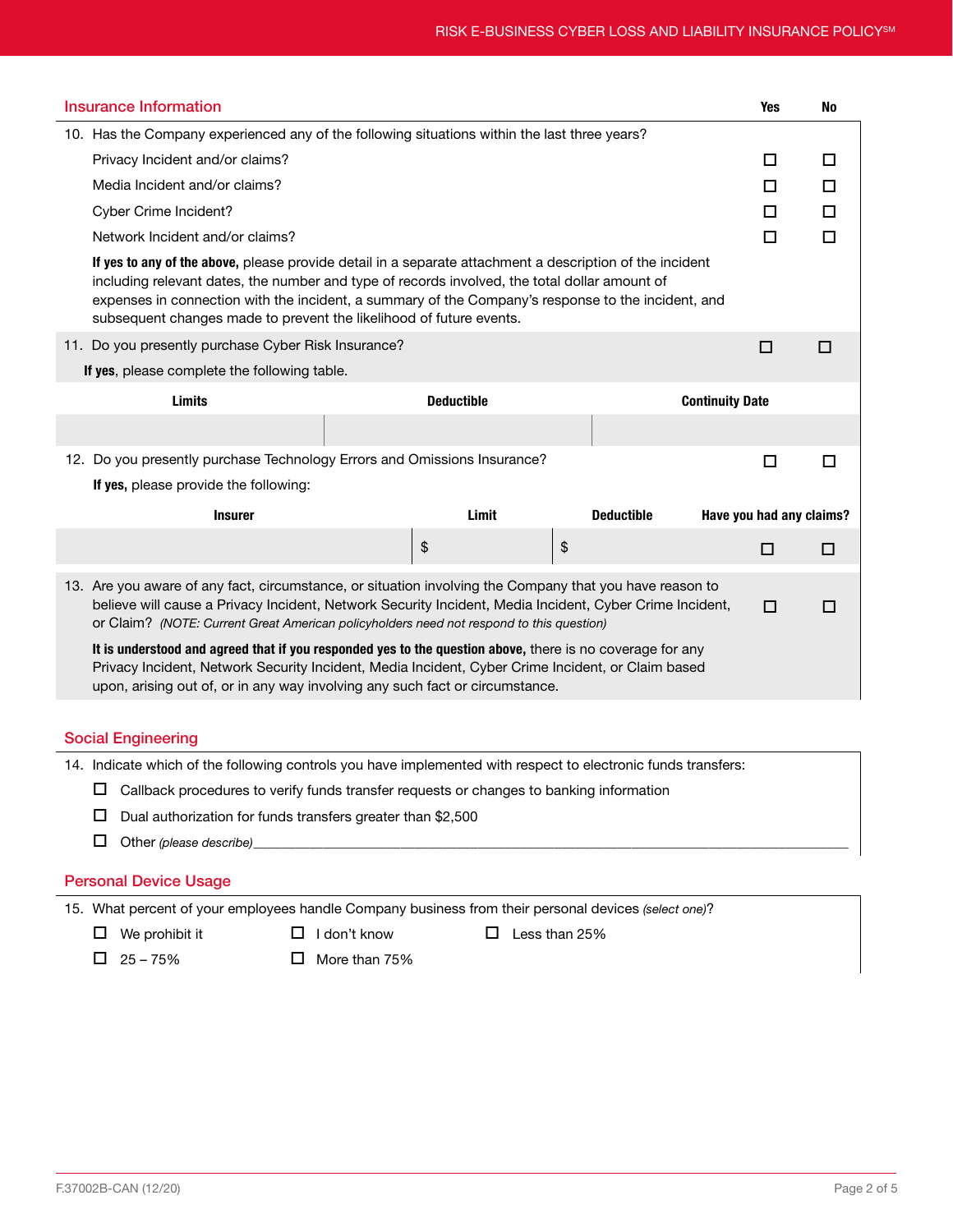| Please estimate the annual volume of each type of information you process or store, taking into<br>16. a.<br>account both electronic and paper files as well as employee and customer information: |     |        |
|----------------------------------------------------------------------------------------------------------------------------------------------------------------------------------------------------|-----|--------|
| □<br>SSN, individual taxpayer ID, driver's license, passport or federal ID numbers _____________                                                                                                   |     |        |
| □                                                                                                                                                                                                  |     |        |
| □                                                                                                                                                                                                  |     |        |
| □                                                                                                                                                                                                  |     |        |
| b.                                                                                                                                                                                                 | Yes | No     |
| Do you have a record retention/destruction policy in place?<br>c.                                                                                                                                  | п   | П      |
| Which controls are in place to protect PII in the Company's care, custody and control?<br>d.                                                                                                       |     |        |
| □<br>Physical controls on access to computer systems and sensitive documents.                                                                                                                      |     |        |
| $\Box$<br>Network segmentation of sensitive data                                                                                                                                                   |     |        |
| □<br>Encryption policies                                                                                                                                                                           |     |        |
| ப<br>Privilege management                                                                                                                                                                          |     |        |
| □<br>Annual employee security awareness training                                                                                                                                                   |     |        |
| <b>End Point Security</b>                                                                                                                                                                          |     |        |
| 17. Please indicate below the endpoint (PC's, laptops, Smartphones, tablets, etc.) security controls your Company is using:                                                                        |     |        |
| Password/passcode protected<br>ப                                                                                                                                                                   |     |        |
| Encryption<br>ப                                                                                                                                                                                    |     |        |
| Firewalls enabled/turned on<br>ப                                                                                                                                                                   |     |        |
| □<br>Traditional antivirus products on all endpoints                                                                                                                                               |     |        |
| ப<br>Next generation antivirus on all endpoints                                                                                                                                                    |     |        |
| 18. Who is primarily responsible for patching end points?                                                                                                                                          |     |        |
| A managed services provider<br>$\Box$ The Company's IT department<br>The user/employee<br>ப<br>ப                                                                                                   |     |        |
| <b>Email Security</b><br>I Don't Know                                                                                                                                                              | Yes | No     |
| 19. Do you use Sender Policy Framework (SPF)?<br>П                                                                                                                                                 | ப   | □      |
| 20. How often is phishing training conducted to all staff:                                                                                                                                         |     |        |
| Never<br>$\Box$ I don't know<br>$\Box$ Semiannually<br>Annually<br>ப<br>ப                                                                                                                          |     |        |
| 21. Do you use an email filtering tool to detect and/or block SPAM, malicious links, and attachments?<br>$\Box$                                                                                    | □   | $\Box$ |
| 22. Do you require multifactor authentication (MFA) to access email?<br>□                                                                                                                          | □   | □      |
| <b>Network Security</b>                                                                                                                                                                            | Yes | No     |
| 23. Is your network WiFi enabled?                                                                                                                                                                  | □   | $\Box$ |
| WPA3<br>If yes, please indicate level of WPA protocol: $\Box$ WPA<br>ப<br>WPA <sub>2</sub><br>$\Box$<br>ப<br>I don't know                                                                          |     |        |
| 24. Who monitors the Company's networks for intrusions or other unusual activity (select one)?                                                                                                     |     |        |
|                                                                                                                                                                                                    |     |        |
| Nobody/we do not monitor<br>⊔                                                                                                                                                                      |     |        |

 $\Box$  A third party/managed security provider

Personally Identifiable Information (PII) Security

 $\square$  Somebody in the Company's IT department AND a third party/managed security provider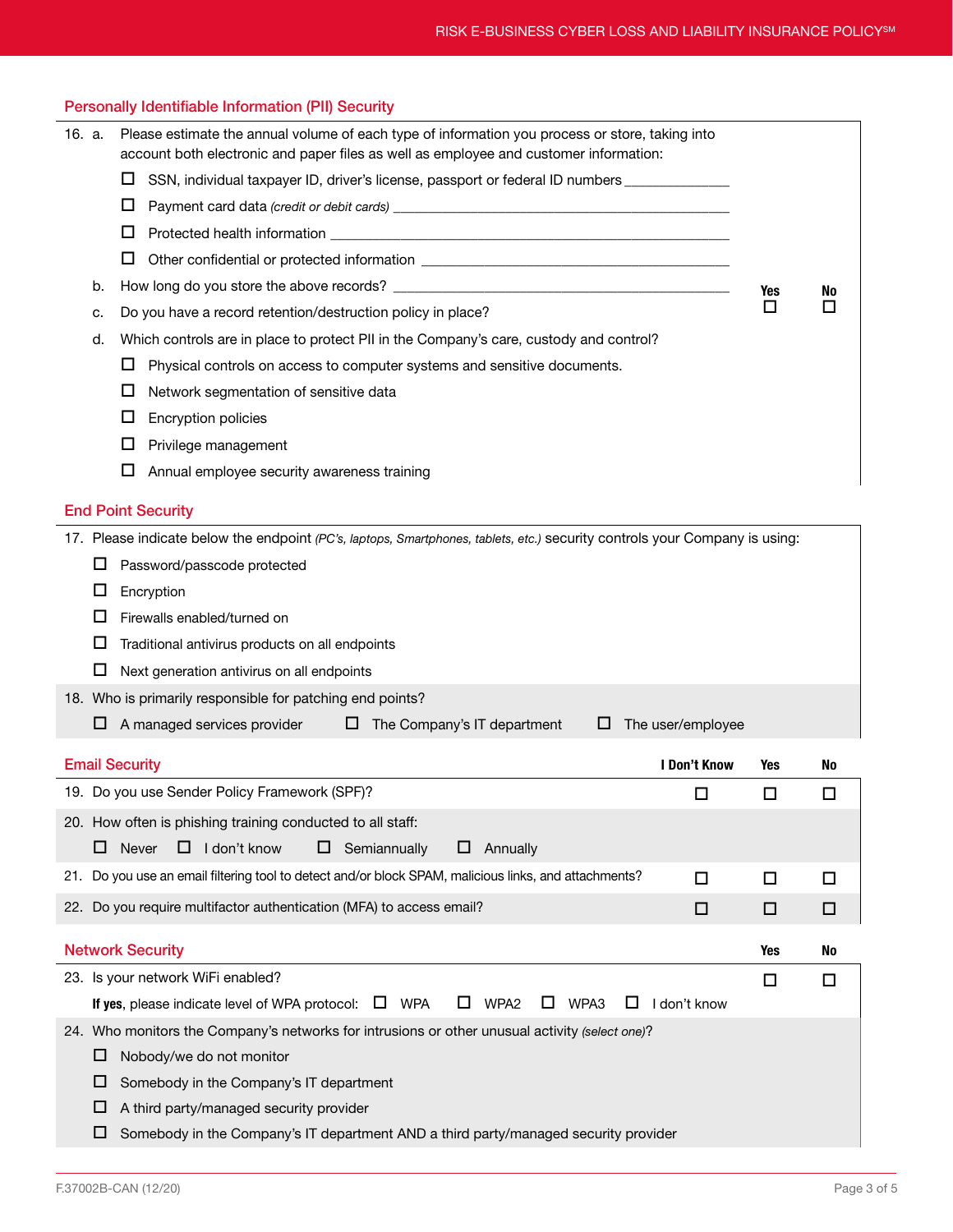| <b>Network Security Continued</b>                                                                                                                                                                                                                                      | I Don't Know      | Yes      | No             |
|------------------------------------------------------------------------------------------------------------------------------------------------------------------------------------------------------------------------------------------------------------------------|-------------------|----------|----------------|
| 25. Are your firewalls configured according to the principles of least privileges?                                                                                                                                                                                     |                   | □        | □              |
| 26. Do you regularly review firewall rules and alerts?                                                                                                                                                                                                                 | □                 | □        | □              |
| 27. Is multi-factor authentication required to remotely connect to the network?                                                                                                                                                                                        | □                 | □        | □              |
| 28. When did the Company last have a comprehensive (i.e. inclusive of vulnerability scanning and penetration testing)<br>network security assessment conducted by a third party (select one)?<br>Last 6 months<br>$\Box$<br>Last 18 months<br>Last 36 months<br>⊔<br>ப | <b>Never</b><br>ப |          |                |
| 29. Does the Company maintain a formal program for evaluating the security posture of its vendors?                                                                                                                                                                     |                   | □        | □              |
|                                                                                                                                                                                                                                                                        |                   |          |                |
| <b>Back-Up Security</b>                                                                                                                                                                                                                                                |                   | Yes      | No             |
| 30. Do you back up all mission critical systems and data?                                                                                                                                                                                                              |                   | □        | □              |
| If yes, please provide the following:                                                                                                                                                                                                                                  |                   |          |                |
| How Frequently do you back up? $\Box$ Daily/nightly $\Box$ Weekly $\Box$ Less frequently then weekly                                                                                                                                                                   |                   |          |                |
| Which of the following back-up solutions do you employ?                                                                                                                                                                                                                |                   |          |                |
| Local<br>□<br>Network drives $\Box$<br>Tapes/disks $\Box$ Off-site $\Box$ Cloud<br>ப                                                                                                                                                                                   |                   |          |                |
| Which of the above are encrypted?                                                                                                                                                                                                                                      |                   |          |                |
| $\Box$ Network drives $\Box$ Tapes/disks $\Box$ Off-site $\Box$<br>Local<br>⊔<br>Cloud                                                                                                                                                                                 |                   |          |                |
| How quickly can you restore from back-ups? $\Box$ Same day<br>24-48 hours<br>ш                                                                                                                                                                                         | Longer<br>Ц       |          |                |
| How frequently do you test your ability to restore from back ups?                                                                                                                                                                                                      |                   |          |                |
| Never<br>ப<br>$\Box$<br>Quarterly<br>Semi-annually $\Box$ Annually<br>$\Box$                                                                                                                                                                                           |                   |          |                |
| <b>Web Hosting</b>                                                                                                                                                                                                                                                     |                   | Yes      | No             |
| 31. Do you outsource your web hosting?                                                                                                                                                                                                                                 |                   | □        | □              |
|                                                                                                                                                                                                                                                                        |                   |          |                |
| Compliance                                                                                                                                                                                                                                                             |                   |          |                |
| 32. Are you compliant with the Payment Card Industry Data Security Standard (PCI-DSS) (select one)?                                                                                                                                                                    |                   |          |                |
| 0<br>Yes<br>No                                                                                                                                                                                                                                                         |                   |          |                |
| $\Box$ I don't know<br>$\Box$ We do not process ANY payment card transactions                                                                                                                                                                                          |                   |          |                |
| 33. Does the Company maintain documented compliance programs for applicable laws/<br>rules/regulations such as HIPAA, GLBA, GDPR, etc?                                                                                                                                 | I Don't Know<br>□ | Yes<br>□ | <b>No</b><br>□ |
| <b>Media Content</b>                                                                                                                                                                                                                                                   |                   |          |                |
| 34. The Company's attempts to mitigate its exposure to media liability by using the following controls (select all that apply):                                                                                                                                        |                   |          |                |
| Obtaining all necessary rights to use third party content<br>ப                                                                                                                                                                                                         |                   |          |                |

 $\square$  Social media policy

 $\square$  Take-down procedures

 $\square$  Legal review of all materials